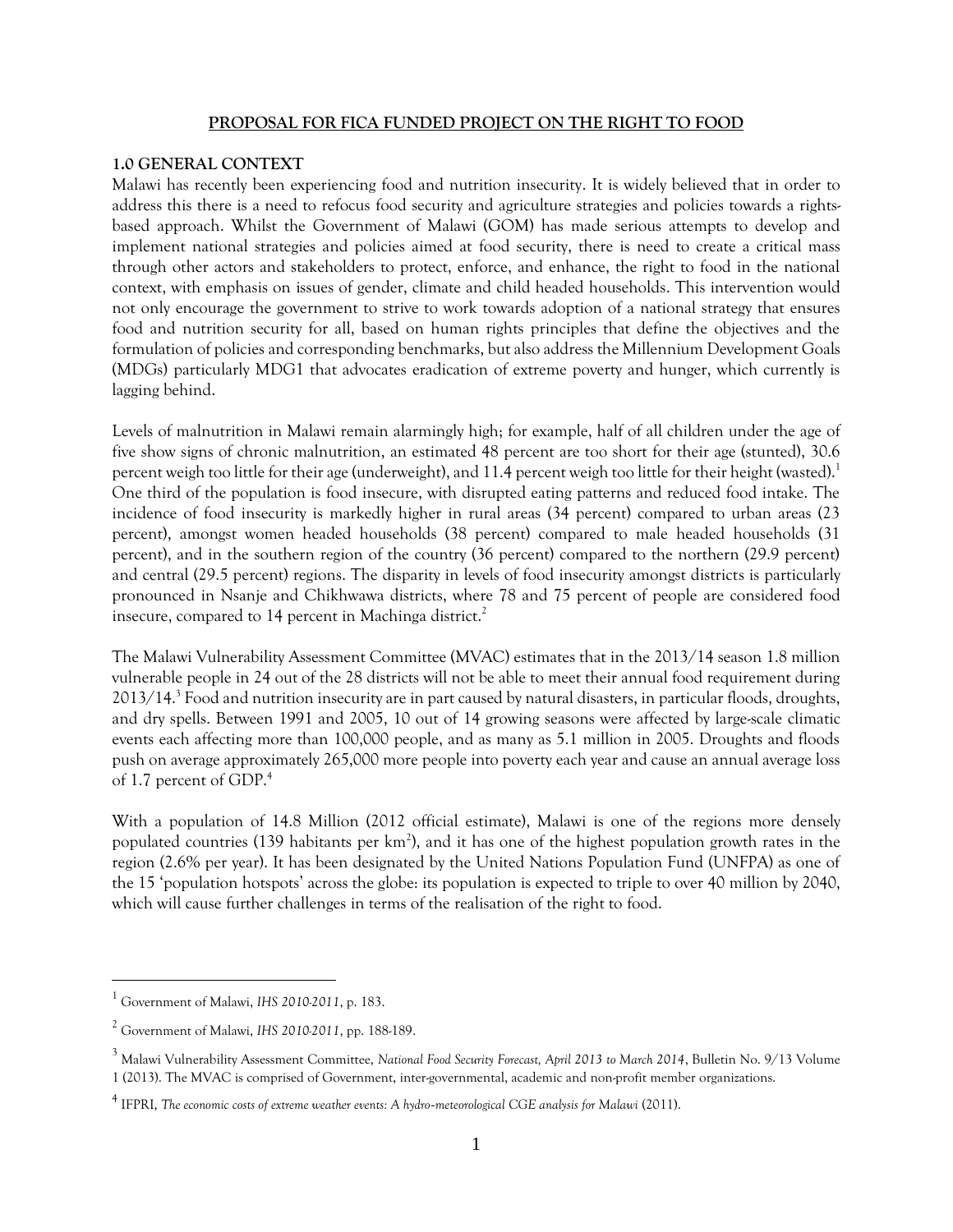### **2.0 RATIONALE**

The nexus of food and nutrition insecurity, weak economic growth and high population growth not only threatens the socio-economic development prospects in the country but further threatens the achievement of MDGs by 2015, prospects for the Post 2015 MDGs development agenda and the full realisation of the right to food.

### **2.1 Weak strategy and policy coordination**

In recent years, the Government of Malawi has made efforts to introduce substantive policy reforms and significant investment in agriculture, nutrition and food security, however, despite these efforts food and nutrition insecurity continue to be major challenges in Malawi. From a Right to Food perspective, these food security and agriculture polices need to be better aligned and coordinated with key policy objectives, with greater emphasis on the human rights-based approach to food in ensuring a right to food for all.

In this regard, protracted food insecurity is in part caused by weak policy coordination in the implementation of the various agriculture and food security interventions. On the government side, coordination is carried out through the "Agriculture and Food Security Sector Working Group" whose major objective is strengthening and harmonization of commitments in the agricultural sector. In addition, the Ministry of Agriculture and Food Security has developed the Agriculture Sector Wide Approach (ASWAp), along with the recently established National Export Strategy and it's Scaling Up Nutrition (SUN)- Nutrition and Education Communication Strategy, all of which aim to induce sustainable and inclusive agricultural growth that supports food security and nutrition. These strategies provide a framework for strategic collaboration and coordination amongst the Government, development partners and the private sector for greater coordination of investments in support of a results-oriented agenda.

On the donor side, coordination is carried out through the Donor Committee for Agriculture and Food Security (DCAFS). The DCAFS aim to ensure full engagement of development partners in the ASWAp and agriculture sector initiatives and alignment of donor support to the government framework. The purpose of DCAFS is to deepen dialogue, coordination and cooperation among development partners, and between these partners and the government in respect to agriculture and food Security with a view to strengthening the quality of partnership and effectively support the ASWAp, and related agriculture development strategies such as the National Export Strategy and SUN initiative.

Bringing these coordination efforts together, commitments of the Government, G8 member states and the private sector should be recognised under the 'New Alliance for Food Security and Nutrition' agreement, which Malawi recently became a member of in 2013.

While the Ministry has assumed leadership responsibility and the DCAFS focused on issues of concern to agriculture and food security, there have been serious challenges in the implementation of policies and programmes. A case in point is the implementation of the agriculture subsidy programme which has witnessed lack of transparency and mismanagement of resources leading to loss of confidence and trust on the part of DCAFS. Recently the concerns on lack of transparency on the part of the government have reached the fore with maize purchases, movement and stocks through ADMARC and Strategic Grain Reserves (SGR) stocks remaining an issue to the point where DCAFS sought clarity from the government authorities to get a clear position.

With the issue of weak policy coordination, poor implementation of potentially effective interventions and a lack of transparency and accountability, prospects for the country to attain food and nutrition security remain in a state of flux unless additional efforts and pressure is applied to catalyse the government to enhance policy implementation related to the right to food. As observed by the Special Rapporteur on the right to food,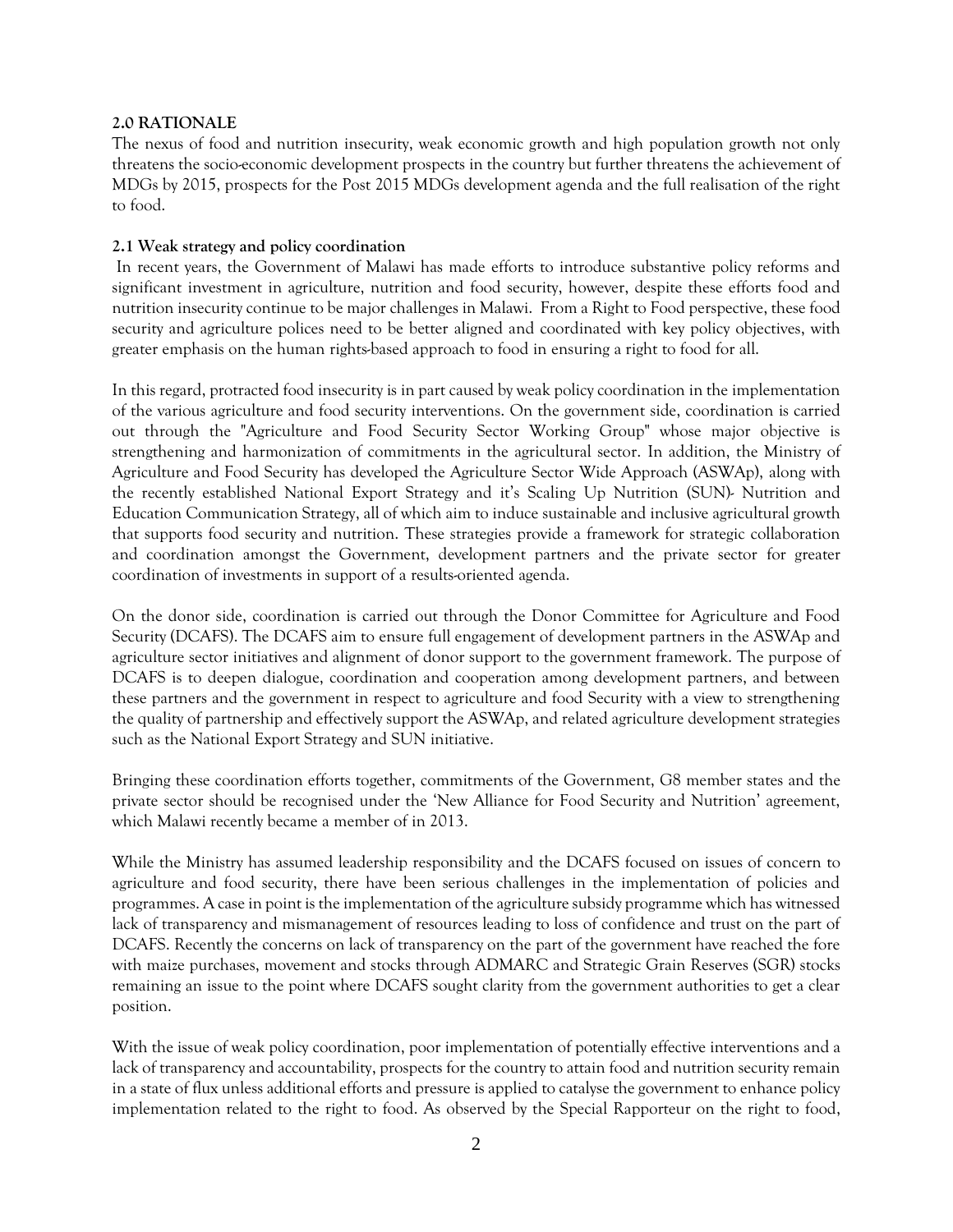Malawi is need of a food bill, to ensure the right to food by all. It is believed that in succeeding with a human rights-based approach to food, food security and agriculture polices will become key strategies of the Government with real weight to catalyse change. A food bill will better provide a solid framework for an enhanced environment to better coordinate and synergise the wide range of well-formulated and well-intended policies and strategies, not only for greater implementation, but to also accelerate progress in the realization of the right to adequate food.

## **2.2 Limited political will on right to food**

Debate and ground work on development of legislation aimed at upgrading food and nutrition security issues into human rights issues in Malawi has been ongoing for almost a decade. Malawi's right to food bill was drafted in 2002 but has undergone numerous revisions since. The initial push for the right to food bill in Malawi was launched by civil society, who sought a legal framework to give effect to the existing Food Security Policy. 60 Parliamentarians worked in close cooperation with civil society and international organisations in the drafting of the legislation. The government quickly engaged in the project to create the draft bill. A joint drafting committee comprising three key civil society organizations, the Ministry of Agriculture, the Malawi Human Rights Commission and the Department of Nutrition, was formed to produce the Draft Bill. The Draft Bill was scheduled to be presented to Parliament in 2009 as a government bill, though in the end it was not presented. Although government efforts have largely been halted since 2010 due to a limited political will, sixty (60) parliamentarians had been working in close cooperation with civil society and international organizations in the drafting of the legislation. There is, therefore, a need for concerted efforts from all stakeholders including civil society and development partners to step in to lobby and advocate for resuscitation of the process in order to move towards attainment of the right to food for all.

## **2.3 Threats to achievement of MDGs in 2015 and prospects for Post 2015 agenda**

The outcome document adopted at the High-level Plenary Meeting of the General Assembly on the Millennium Development Goals (20-22 September 2010) makes an explicit reference to human rights and specifically refers to MDG1 by reaffirming "the right of everyone to have access to safe, sufficient and nutritious food, consistent with the right to adequate food and the fundamental right of everyone to be free from hunger, so as to be able to fully develop and maintain his or her physical and mental capacities". However, MDG1 is one of the four MDGs that is lagging behind in Malawi and will not be achieved by 2015. Poverty stood at 50.7 percent in 2011 a minor decline from 52.4 percent in 2000. The Malawi post 2015 development agenda calls for increased focus and investment in food and nutrition security for all. Unless the strategy and policy implementation are improved, the attainment of MDG1 will remain a dream and food and nutrition insecurity will remain.

## **2.4 Successor medium term strategy and new long-term vision**

The government is currently engaged in planning for the development of the successor medium term strategy, the third Malawi Growth and Development Strategy (MGDSIII) and a new 50-year Long Term Vision for the country. This presents an opportunity within the review of the current strategy and policy implementation, to introduce robust new measures that would accelerate the achievement of the right to food in Malawi. In order to guarantee adoption of the right to food principles, the development of the medium-term strategy and 50-year long term vision For Malawi, requires concerted efforts by non-state actors to immediately begin to lobby and advocate for the right to food. The purpose of this project is to facilitate this strategy development process through the various activities in order to better inform the Government of Malawi on the right to food. Through well-informed information, this project hopes to advocate for the inclusion of the right to food into the medium- and long-term strategies, learning from the challenges that prohibited the food bill from becoming a reality in previous efforts.

# **2.5 Mission of Special Rapporteur on the right to food**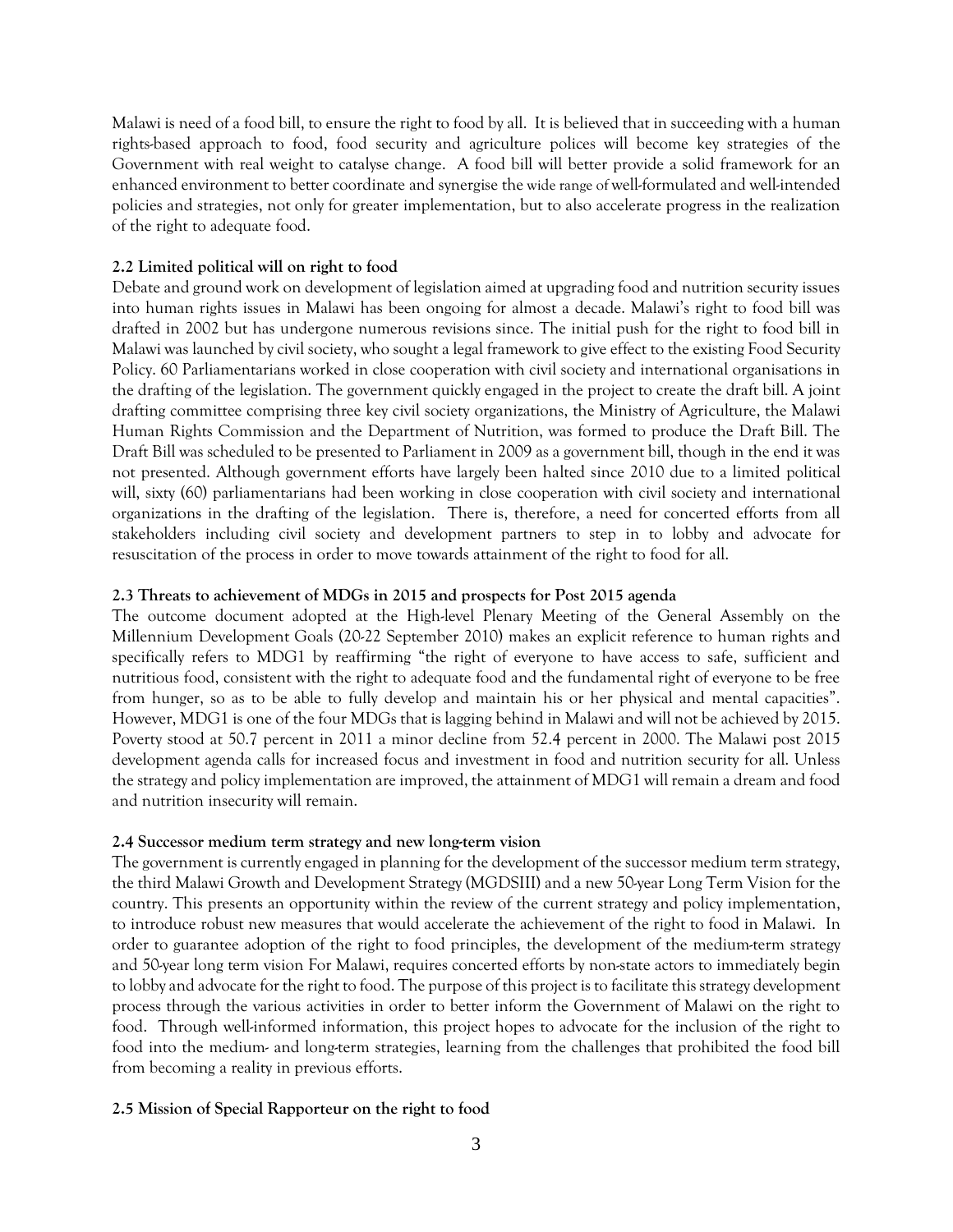The Special Rapporteur on the right to food, Mr. Olivier De Schutter, conducted a mission to Malawi from 12 to 22 July 2013. This was the first visit of a UN Special Rapporteur to Malawi in over 20 years. Key issues examined included: (1) the legal, institutional and policy framework for the implementation of the right to; (2) food availability and agricultural production, including the impact and effectiveness of the largest agriculture support programme; (3) food accessibility via waged employment and social protection, including (a) access to a living wage, (b) the situation of tenant workers in the tobacco sector, and (c) efforts to reach the 'ultra-poor'; (4) food accessibility via own production, including the situation of smallholders, their access to land and productive resources, and security of tenure; (5) specific obstacles to their enjoyment of the right to food faces by women; (6) prisoners' right to food; (7) the Government efforts to make maximum use of available resources for the realization of the right to food, including tax policies and measures to address illicit financial flows.

In his final report (UN document A/HRC/25/57/Add.1), the Special Rapporteur, in alia, recommends that the Government: (a) establish a framework law on the right to food, with a view to ensuring inter-sectorial coordination, transparency, accountability, and inclusiveness, involving non-governmental stakeholders in policy-making; (b) integrates a gender perspective into food and nutrition security strategies and programmes; (c) improves mechanisms and methodologies for the collection of adequately disaggregated data on poverty and food insecurity; (d) reforms agricultural support programmes, bearing in mind (i) the links between agriculture, nutrition and health; and (ii) the need to promote environmentally sustainable agriculture and to do so in a way which also benefits the poorest and most vulnerable farmers; (e) ensures a living wage for all workers, including casual/seasonal workers; (f) strengthens oversight of compliance with labour legislation, the protection of vulnerable workers, and efforts to combat child labour in agriculture; (g) Ensures adequate protection against land grabbing and forced displacement, giving specific attention to the obstacles faced by women; (h) scales up and improve targeting of social protection schemes, moving away from ad hoc programmes and towards a comprehensive national schemes; (i) scales up school feeding programmes to achieve full national coverage, and source food for such programmes locally to create synergies with efforts to promote smallholder food production; (j) ensures access to adequate food in prisons; (k) takes measures to curb illicit financial flows, including by joining the Extractive Industries Transparency Initiative, and to ensure adequate taxation of companies operating in the country.

The project aims to follow up on the visit of the Special Rapporteur and the recommendations made to the Government, with a view to encouraging and supporting the Government and other stakeholders in their effort to effectively implement the right to adequate food.

## **3.0 CORE CONTENT OF THE RIGHT TO FOOD**

The project activities and outcome will be aligned to the four key elements on the human right to food – availability, accessibility, adequacy and stability.

Availability requires that food should be available from natural resources either through the production of food, by cultivating land or animal husbandry, or through other means of obtaining food, such as fishing, hunting or gathering. It also means that food should be available in markets and shops, and that mechanisms are in place to move food from the site of production to where it is needed in accordance with need.

Accessibility<sub>*requires* that economic and physical access to food be guaranteed. Economic accessibility means</sub> that food must be affordable. Individuals should be able to afford food for an adequate diet without compromising on any other basic needs, such as those related to housing, education of healthcare. Physical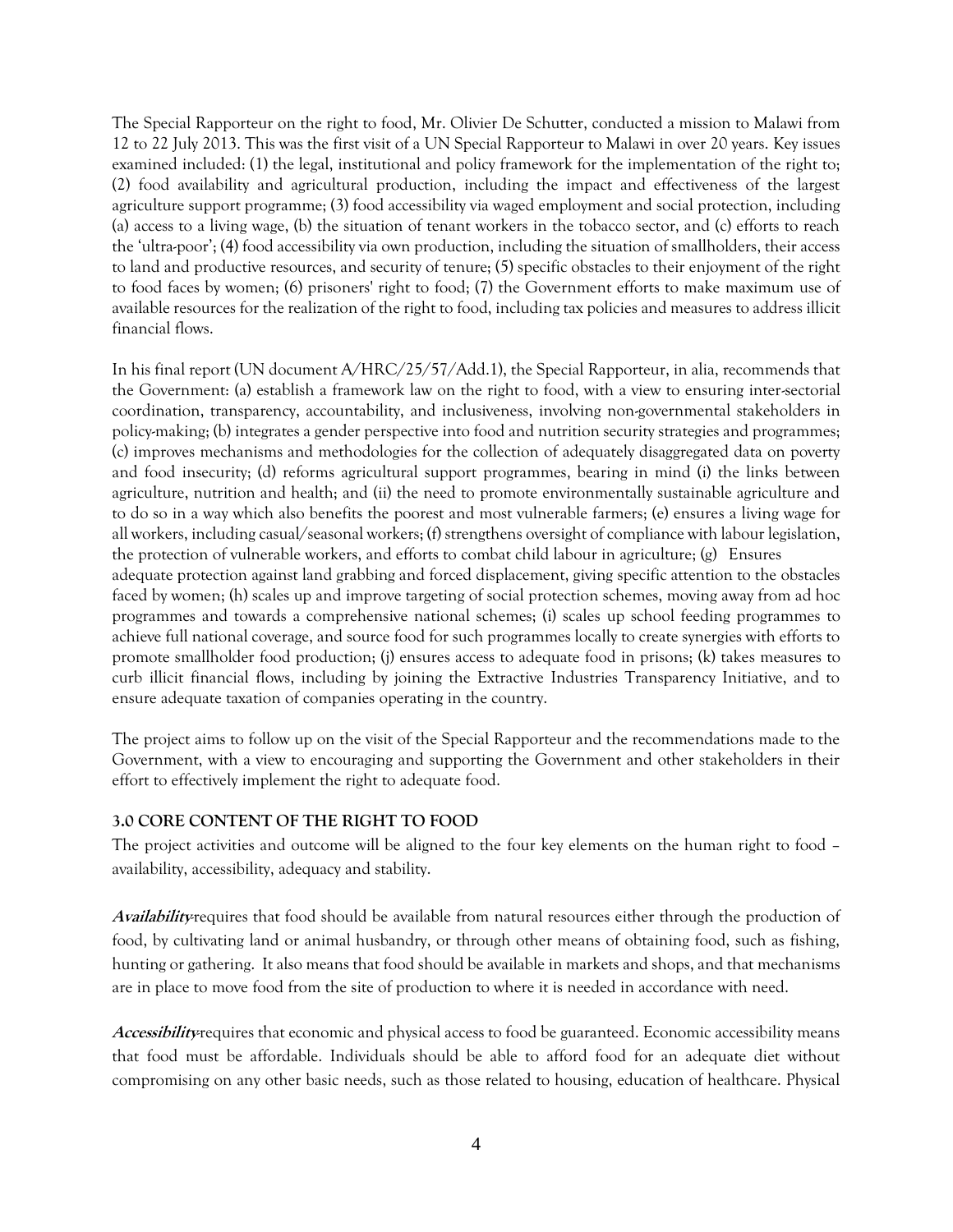accessibility means that food should be accessible to all, including to the physically vulnerable, such as children, the sick, persons with disabilities or older persons, for whom direct access to food may be difficult.

**Adequacy** means that the food must satisfy dietary or nutritional needs, taking into account the individual's age, living conditions, health, occupation, sex, etc. Food should also be safe for human consumption and free from adverse substances, such as contaminants from industrial or agricultural processes, including residues from pesticides, hormones or veterinary drugs. Adequate food should also be culturally acceptable.

**Stability** requires that the supply of food on the market and also in the household is to be stable. One of the challenges leading to food insecurity has been an issue of high rising of food prices due to instability of food supply on the markets. Consequently, those households that mainly depend on the market for their food supply have faced challenges to safeguard their food and nutrition needs.

## **4.0 MAIN FOCUS OF THE PROJECT:**

 $\overline{a}$ 

The main objective of the project is to advance the agenda on the right to food, following up from the recent visit of the Special Rapporteur for the progressive realisation on the right to food. In order to achieve this, the project will fund Civil Society Organizations<sup>5</sup> (CSOs) to carry out upstream policy work focusing on duty bearers at national level and downstream policy work focusing rights holders group village levels. The upstream policy work will involve research; dialogue, advocacy, and monitoring on the right to food while the downstream policy work will involve building capacity for the grassroots to demand their rights. Through the initiative of CSO, the government has made effort in the past to promulgate a legal framework on the right to food. The process stalled due to limited political will, misconceptions on the right to food, and eventually misplaced apprehension on the political ramifications on the right to food. Learning from past experiences, engagement of the CSOs will be gained through efforts to induce collaborative work between the government and CSO. As a result, this will create and institutionalise a space for their involvement ensuring their participation in policy making and programme creation and oversight. With the CSO space institutionalised, it is hoped that political will from the Government will be kept in progressing the right to food agenda through the various activities of the project. In addition, the Malawi Human Rights Commission (MHRC) will play an active role in facilitating this space for CSOs and participating in the advocacy of the right to food, creating access to the Government and the commitments to human rights the Government should be fulfilling.

Such activities will advocate for the shedding of more light on the right to food principles; address existing policy challenges in terms of how they are aligned to the right to food; and monitor the implementation of relevant policies, strategies, and programmes.

Issues of gender, climate change and child headed households will be fully mainstreamed in the project. Climate related issues and their effect on the availability, access, adequacy and stability of food supplies will analysed and in particular, their impact on gender related issues and child headed households will be assessed in order to progress a right to food for all.

<sup>&</sup>lt;sup>5</sup> CSOs includes Non-Governmental Organisations, Faith based Organisations, Community Based Organisations, Academia and Professional Bodies.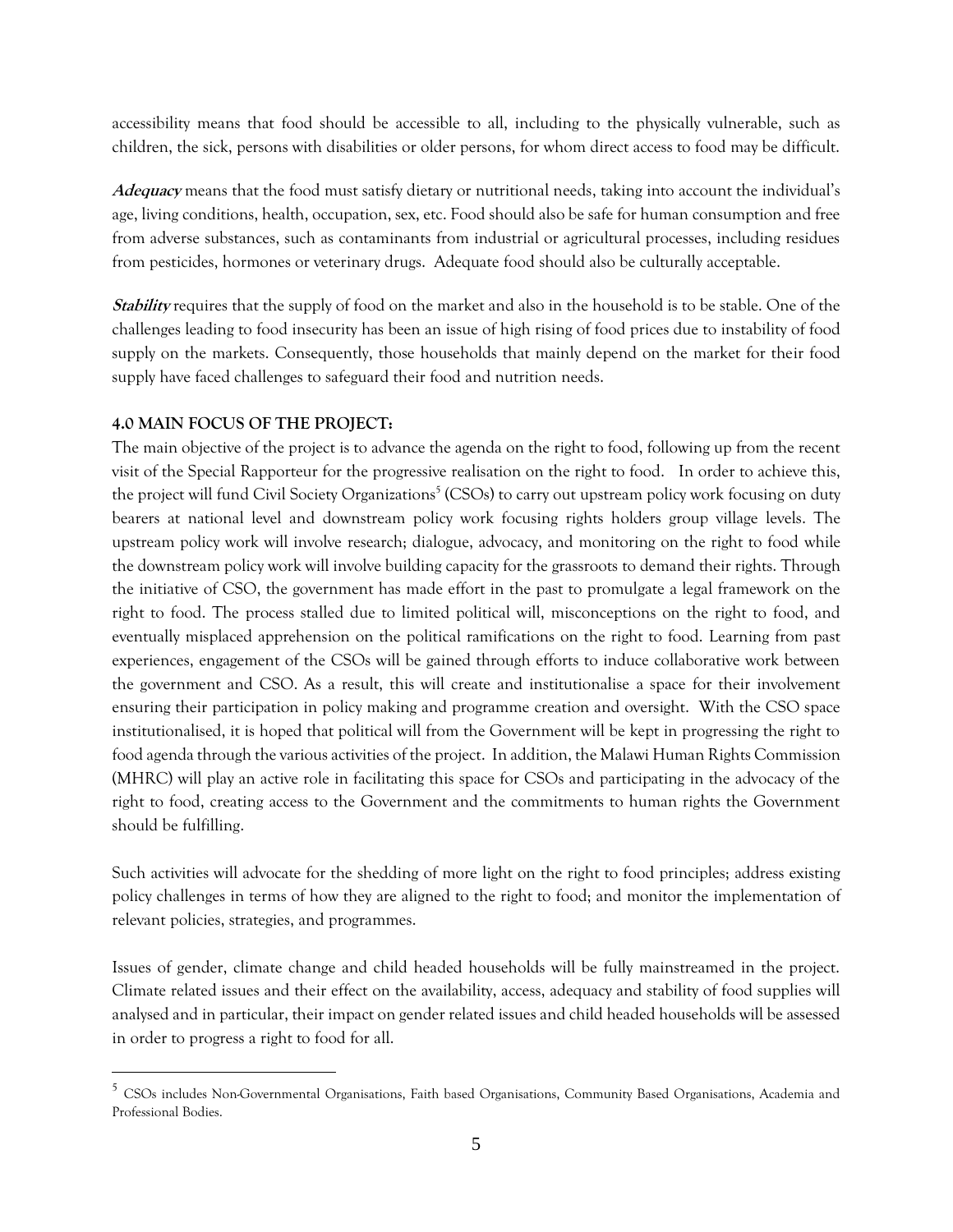It is envisaged that information generated from this process will be vital to inform policy dialogue, refine and update policies and strategies where necessary; and eventually lead to the design of targeted interventions on the right to food. The project outcomes, outputs, and activities will all be aligned with the key elements of the right to food namely: availability, accessibility, adequacy and stability.

## **4.1 Project Outcomes**

The project will support five (5) outcomes in the five years of implementation as follows:

- a) Research and analytical work is carried out on strategies, policies, and programme on food and nutrition security with the view to ensure better alignment with the right to food agenda;
- b) National debates and dialogues are conducted to advocate and build awareness on the right to food policies, strategies, and programmes;
- c) Group villages<sup>6</sup> progressively enjoy the right to food by effectively holding duty bearers to account;
- d) CSOs and Government based monitoring and evaluation framework for tracking progress on implementation of strategies, policies, and programmes on the right to food is functional and strengthened; and
- e) Capacity building on the basics of the right to food; strategies and policies; policy research and analytical techniques, monitoring and evaluation techniques enhanced with CSOs and Government bodies.

## **4.2 Policy research and analysis on** the **right to food;**

To carry out research and analytical work to assess alignment on the right to food, the project will fund CSOs to carry out studies on a number of policies, strategy, and programme areas relevant to the right to food with the end goal of influencing policy review especially focusing on amending policies that negatively impact on the realization of the right to food by vulnerable groups. The policy review will also involve relevant Government bodies, including the MHRC to ensure the review process is participatory, creating policy dialogue and learning amongst key stakeholders. As recommended by the Special Rapporteur, the potential research areas will include the following<sup>7</sup>:

- 1) Women's rights and the right to food (focusing among other things on land inheritance by women);
- 2) Fisheries and the right to food (focusing on constraints on production and sources of nutrition);
- 3) Nutrition and the right to food (Nutrition status, volume, quality, dietary diversity);
- 4) Contract farming and other business models and the right to food (Terms and conditions);
- 5) Agro-ecology and the right to food;

- 6) Large-scale land acquisition and leases;
- 7) Agro-business and the right to food (Transparency in ADMRAC and SGR);

 $^6$  Group Villages are a group of villages under one Group Village Headman (GVH). Such villages may constitute a minimum of 3 villages and be as large as 10 villages. The grouping is often defined by close family ties or linkages.

 $^7$  As the project progressives, the areas of research will become more refined as the realisation of needed research areas are identified.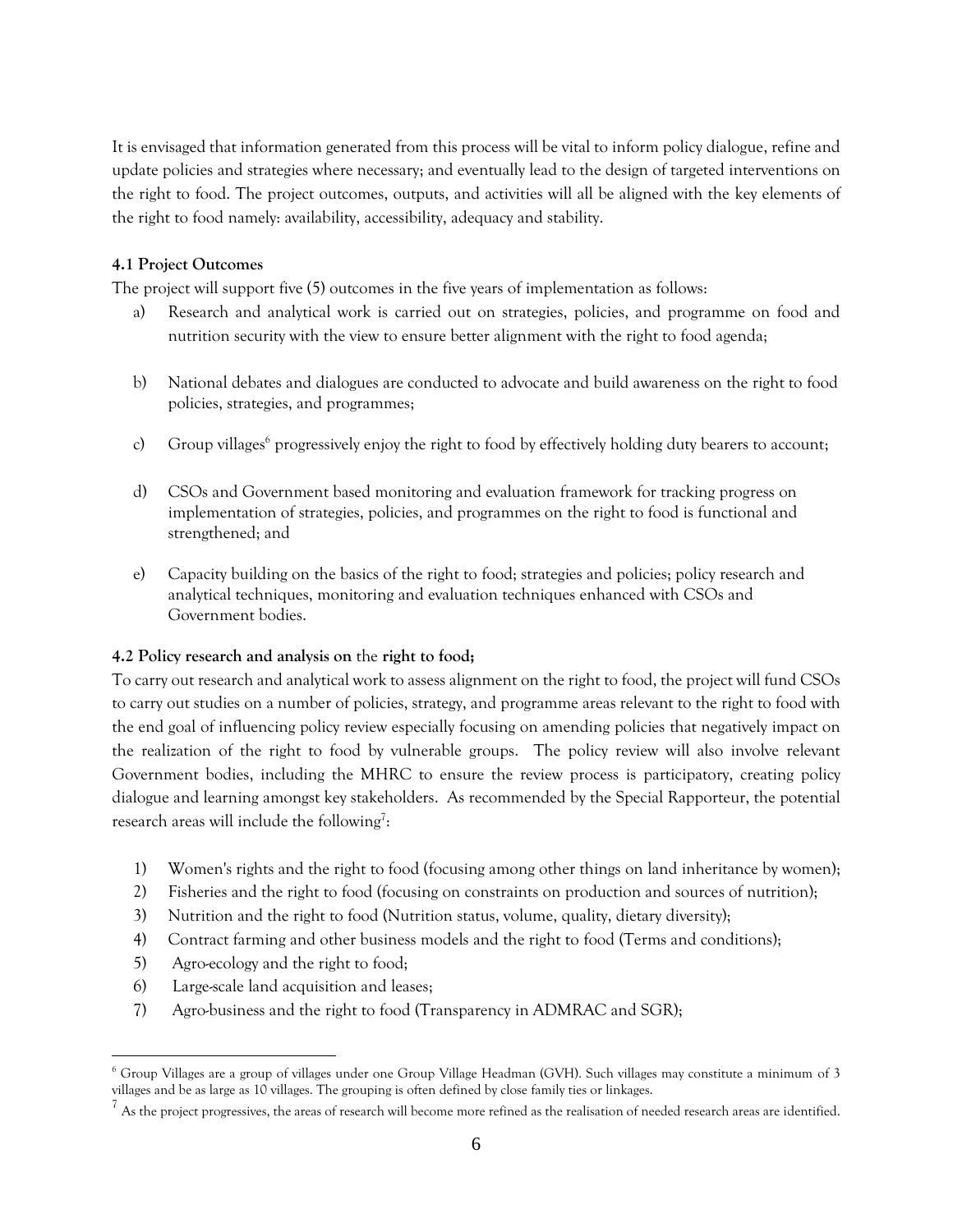- 8) Seed policies and the right to food (Review Seed Act);
- 9) Food aid, cash transfer, and social protection on the right to food;
- 10) Climate change and the right to food; and
- 11) Review and finalise the process of developing the Food Security Bill.

Identification of CSO's will be done through a transparent and competitive process, with emphasis on proposals that pay attention to issues of gender, climate and child headed households. Engagement of CSOs will be done through standard UN policies and procedures as illustrated in *Appendix A*. Nonetheless, while UNDP would take the overall responsibility to coordinate the identification and engagement of the various CSOs in this upstream policy activities, UNDP will through the project also enter into a strategic partnership with Civil Society Agriculture Network (CISANET) to identify and select the participating institutions to carry out the research, dialogue, and advocacy activities. As an umbrella organisation, CISANET has extensive knowledge in upstream policy work through their engagement with Government in different policy dialogue levels in Seed Act, Agriculture and Food Security Policy, and National Nutrition Policy to mention a few (see section 9.2.5 for more details). The project therefore recognizes the special roles that CISANET plays in upstream policy activities and therefore will allocate Euro 250,000 to assist in implementing the upstream policy activities in sections 4.3, and 4.5, and training in 4.6. The supported activities of CISANET will be integrated in the main budget due to the complimentary nature of their activities relative to those of the other participating CSOs **(see Appendix B. for details).**

### **4.3 National level debate and dialogue on right to food;**

From the research findings above, the project will collaborate with CSOs to prepare and present policy briefs to DCAFS, the Principal Secretary and the Minister in MOAFS. The project will also support CSOs to conduct dialogue through stakeholder forums focusing on research results among other issues related to the right to food. In addition, the project will fund CSOs to conduct national advocacy campaigns on the right to food which will include national debates through workshops and the media to present and review research results among other things focusing on bottlenecks to policy implementation on the right to food. The potential but not exhaustive listing of the CSO's partners to be supported by the project in the national level debate and dialogue in line with the policies and procedures as reflected in **Appendix A** are reflected in **Appendix C.**

#### **4.4 Community based right based approach to food dialogue.**

The project will also enter into a strategic partnership with the Democracy Consolidation Programme (DCP) currently supported by UNDP to operate in 19 districts with plans to add 4 districts in 2014. (**For more details on the ongoing UNDP DCP programme; final evaluation report for 2011, see Appendix D and E and section 9.2.5**). The DCP specializes in downstream policy work to build capacity of the grass roots in human rights as rights holders. The DCP supports 13 CSOs (see **Appendix F**) to empower the citizenry at grass root level with knowledge on governance and human rights, with a special focus on the right to development, as well as skills to demand compliance with governance principles and fulfilment of human rights, generally. The DCP has a network of 617 Community Based Human Rights Facilitators (CBFs) and 2,529 Community Human Rights Committees (CRCs) [with a membership of about ten people each, approximately 40 percentage of whom are women] in the (19) districts across the country and 62 Radio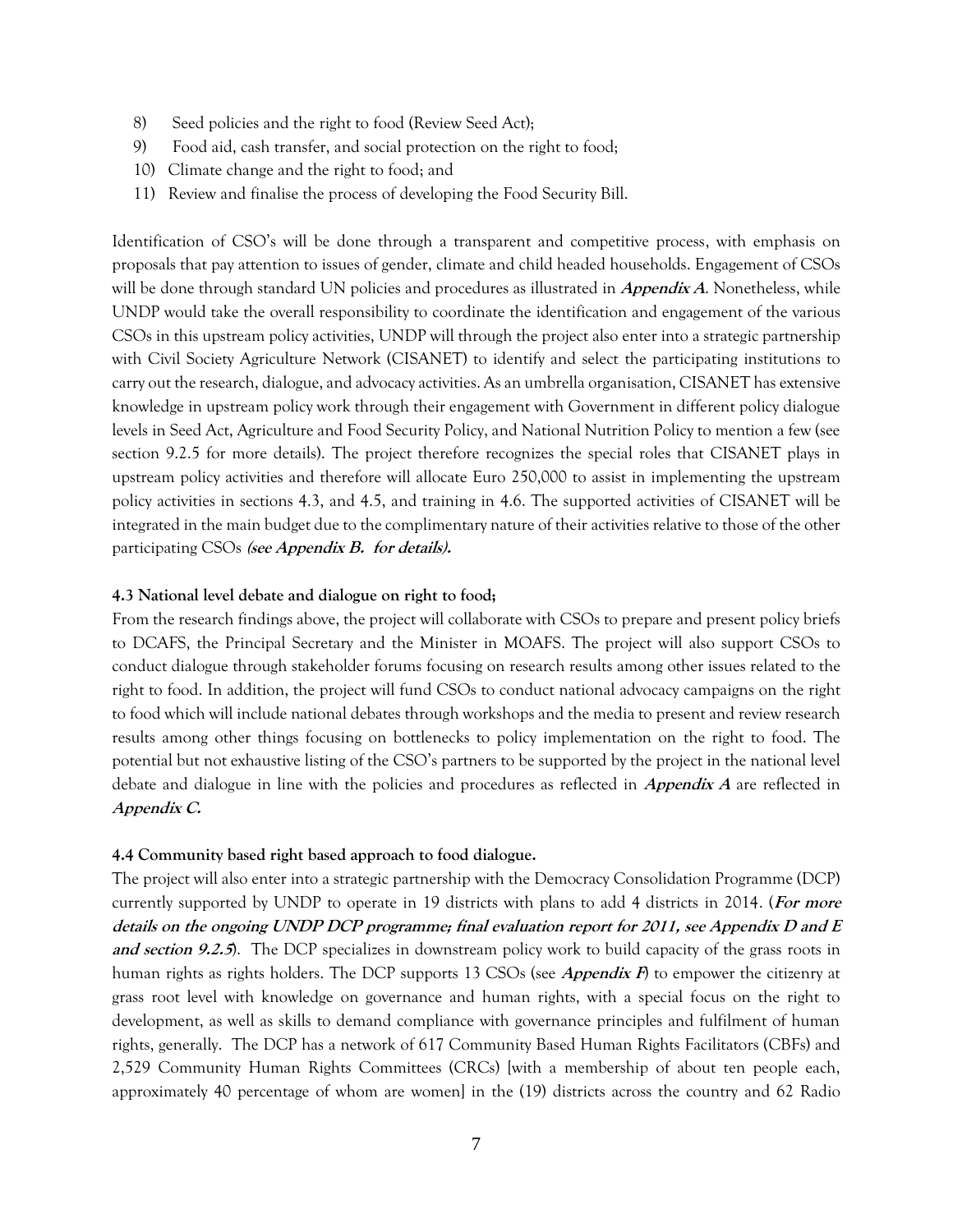Listening Clubs 9RLCs) [with a membership of about ten people each, approximately 60 percentage of whom are women] in 27 districts across the country. CRCs and RLCs are established and operate at Group Village Headman level. The Facilitators and committees work in their localities on a voluntary basis. The volunteers support the programme's community mobilization and consensus building strategies apart from providing leadership to community interface with duty bearers on various governance and human rights issues. DCP also supports four (4) media projects that mainly complement the grass root-based projects through timely provision of appropriate information to the citizenry as well as acting as a channel for the citizens to air out their views on various governance and human rights issues as well as get feedback from the appropriate duty bearers. DCP promotes use of the Rights Based Approach to Programming and Results Based Management at grass root level.

The Special Rapporteur's report recognized the significance of building the capacity of the grassroots in the districts and village communities to enhance the attainment of the right to food and effectively provide the impetus required to ensure that government moves towards recognition and promotion of the right and establishment of accountability mechanisms: i.e. allowing people (rights-holders) to hold governments and other duty-bearers accountable for their failure to take appropriate action. This requires the facilitation of empowering the people, especially vulnerable groups, with knowledge and skills on the right to food as well as working with duty bearers to increase their understanding of their responsibility to communities with respect to the promotion and protection of the right to food.

The project proposes to expand the mandate of the above stated 13 DCP supported CSOs and volunteer structures to include a special focus on the right to food. Generally, knowledge and skills levels on the right to food are very low in Malawi as the whole idea of food being a human rights issue is new. This will therefore entail building capacity (knowledge and skills) through training of the 617 CBFs, 2, 529 CRCs and 61 RLC's on the right to food, that is, empowering them with knowledge and skills to identify community challenges on the right to food, undertake appropriate analysis on causative factors, identify appropriate duty bearers and undertake dialogue and advocacy. The CBFs and CRCs will also undertake awareness campaigns on the right to food in their localities and provide leadership in:

- a) The identification of challenges on the right to food;
- b) Community prioritisation and analysis on causative factors of the challenges
- c) Community analysis on how the challenge is impacting each demographic group, especially vulnerable groups
- d) Community identification of their role in addressing the challenge as well as community mobilisation to implement those interventions
- e) Identification of appropriate duty bearers and
- f) Community lobbying and advocacy as well as Rights Holder/ Duty Bearer dialogues on the right to food mainly targeting duty bearers at local government level.

The DCP will continue to fund all administrative and core activities on governance and human rights in the 19 districts with funding under this project being used to cover training and other specific activities on the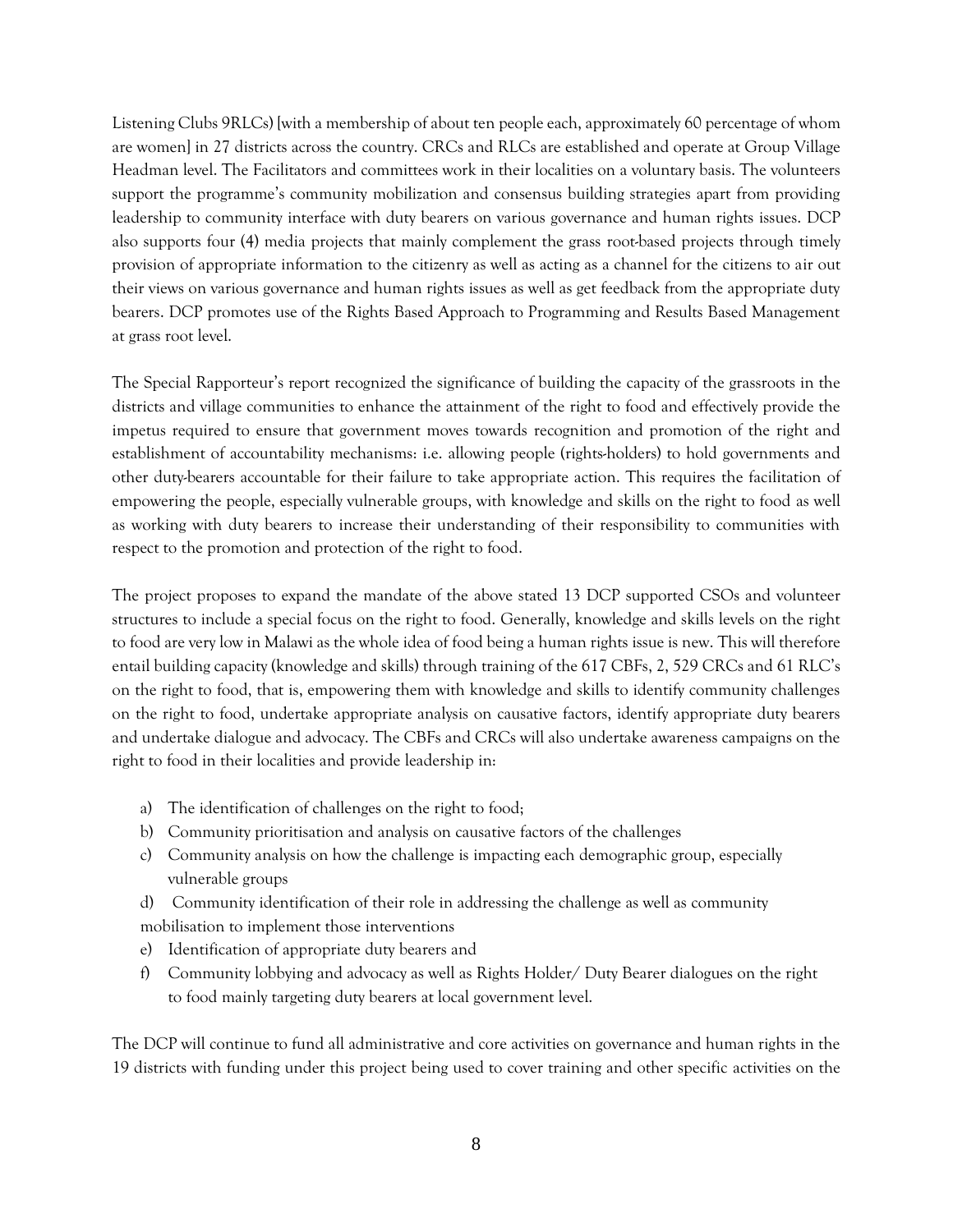right to food. Due to the specialized role of the DCP and as an ongoing UNDP project, their budget will be reflected separately in the main budget.

## **4.5 Monitoring the progressive realization of the right to food**

The project will also fund CSOs to develop and maintain mechanisms to monitor progress towards the realization of the right to food in the country. Monitoring would identify factors and difficulties limiting the Government's ability to effectively implement the progressive realisation of the right to food and further facilitate the adoption of corrective measures. Monitoring will take the form of participatory review of government policy and programme implementation to ensure that policy instruments intended to protect the right to food are effective and functional and that the progressive realization of the right to food remains on the agenda of the government. Monitoring would also build capacity for challenging policies that lead to violations of the right to food. In this regard, CSOs and the MHRC, through their collaborative work with the Government and institutionalised space to participate, would play a key role as monitoring agents and active promoters of the progressive realization of the right to food. The support to the CSOs and the MHRC would further enhance their ability to monitor and advance the right to food agenda. The outcome would catalyse the Government to move towards the full eradication of hunger and malnutrition in Malawi.

## **4.6 Training on the right to food at community level**

Given the focus areas above, the project would conduct prior training in order to build CSOs capacity on the following areas:

- a) Knowledge on the right to food, strategies and policies;
- b) Monitoring and evaluation techniques on the right to food; and
- c) Community based right to food training (to be facilitated by district managers and CBF).

The trainer would be identified and engaged through the CSOs and will be required to conduct the training before most of the activities commence. However, training on the right to food for community-based volunteer structures will be facilitated by District Paralegal Officers/District Managers (for CBFs) and CBFs (for CRCs).

## **5.0 UNDP's Comparative Advantage**

UNDP administers the One UN fund, which plays a key role in the coordination of the UN family. This tool allows funding to be entrusted to those agencies that are best placed to deliver on any particular outcome or goal, in this case, the realisation of the right to food. This mechanism is more efficient for development partners, since rather than having to sign separate agreements with different UN agencies/ CSO's to deliver different outputs or outcomes, an overall objective is agreed at the level of the one fund, and then funds allocated based on the agency's ability to deliver.

UNDP is well established as a trust fund manager and has global systems in place in order to transparently manage contributions. The Multi Partner Trust Fund has established a Gateway to enable this financial transparency  $(\frac{http://mpt.t.undp.org/}{http://mpt.t.undp.org/})$ . This allows all to have real time information as to the balance of funds in a particular account. It also allows access to all narrative and financial reports.

The UNDP has also experience administering the Climate Change window under the One UN fund in Malawi, where contributions from Norway, DfID, FICA and Swiss Development Cooperation (through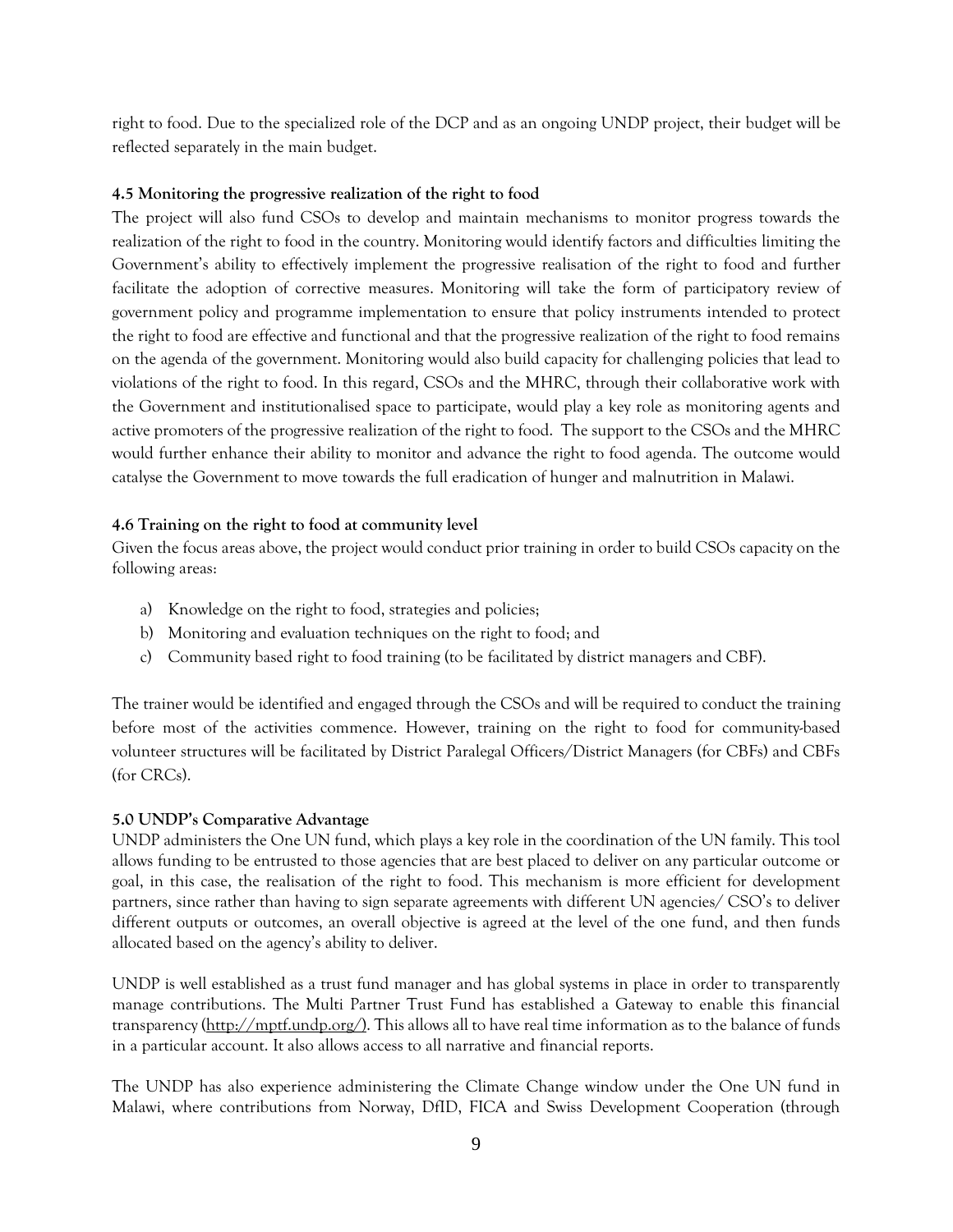UNITAR) allowed for more streamlined funding for the National Climate Change Programme, coordinated by UNDP, and with FAO and World Bank as implementing agencies / technical assistance providers.

UNDP has long experience in providing and overseeing grants to CSO's. UNDP has several micro-financing arrangements, one of which is the Global Environment Facility (GEF) funded and UNDP has executed Small Grants Programme (SGP) on environment, where a national steering committee scrutinizes and endorses request for funding (up to USD 50,000) from NGOs / Civil Society Organizations in Malawi.

UNDP Malawi has developed a close and strong working relationship with the Government of Malawi, especially with the Office of the President and Cabinet Department of Disaster Management Affairs, Ministry of Economic Planning and Development, Ministry of Environment and Climate Change Management), Ministry of Finance, and Ministry of Women, Gender, and Child Development.

UNDP has also been involved in the Right to Food Agenda in Malawi through its coordination of the Democracy Consolidation Programme which is funded by Irish Aid, the Royal Norwegian government and UNDP. The project has been promoting the Right to Food as part of the broad mandate of the right to development. Community rights groups make follow ups on the food input subsidy programme to ensure the targeted individuals benefit from the programme. They take authorities to task where unfair practices in the subsidized inputs distribution are detected. The project has also promoted establishment of grain banks through community rights groups. This project is implemented in 19 districts in the country. The project further includes promotion of establishment of woodlots. Lessons learnt from this project may form practical areas to be included in the project.

## **6.0 Reflect how the programme relates to relevant national development priorities and/or builds on ongoing or emerging policy or political processes:**

The Right to Food is a national development priority. Article 30(2) of the 1994 Constitution refers to access to food as part of the human right to development and commits the State to "take all necessary measures for the realization of the right to development. Such measures shall include, amongst other things, equality of opportunity for all in their access to basic resources, education, health services, food, shelter, employment and infrastructure." In Chapter III (Fundamental Principles) of the Constitution, article 13(b) stipulates that "The State shall actively promote the welfare and development of the people of Malawi by progressively adopting and implementing policies and legislation aimed at achieving [a number of goals, including to] achieve adequate nutrition for all in order to promote good health and self-sufficiency". Moreover, as a State party to the International Covenant on Economic Social and Cultural Rights (ICESCR), Malawi recognizes "the right of everyone to an adequate standard of living for himself and his family, including adequate food" and "the fundamental right of everyone to be free from hunger" (art. 11).

Consistent with the status of the right to food in domestic law and with the international obligations of the country, Malawian courts have recognized the justiciability of economic, social and cultural rights, including the right to adequate food.<sup>8</sup> The National Food Security Policy of 2006 also explicitly reaffirms the human right to adequate food in its Section 1.2.2.4, stating that: "Cognisant of the provisions for the protection of human rights and freedoms as enshrined in the Constitution of Malawi, the right to adequate food is fully accepted as a human right. The right for everyone to have access to safe and nutritious food shall be observed in accordance with the fundamental right of everyone to be free from hunger".<sup>9</sup>

 $^8$  See for example, the High Court of Malawi Lilongwe District Registry, Constitutional Case No. 15 of 2007 (Gable Masanganovs the Attorney General, Minister of Home Affairs and Internal Security, and Commissioner of Prisons.

<sup>9</sup>Government of Malawi, *Food Security Policy* (2006).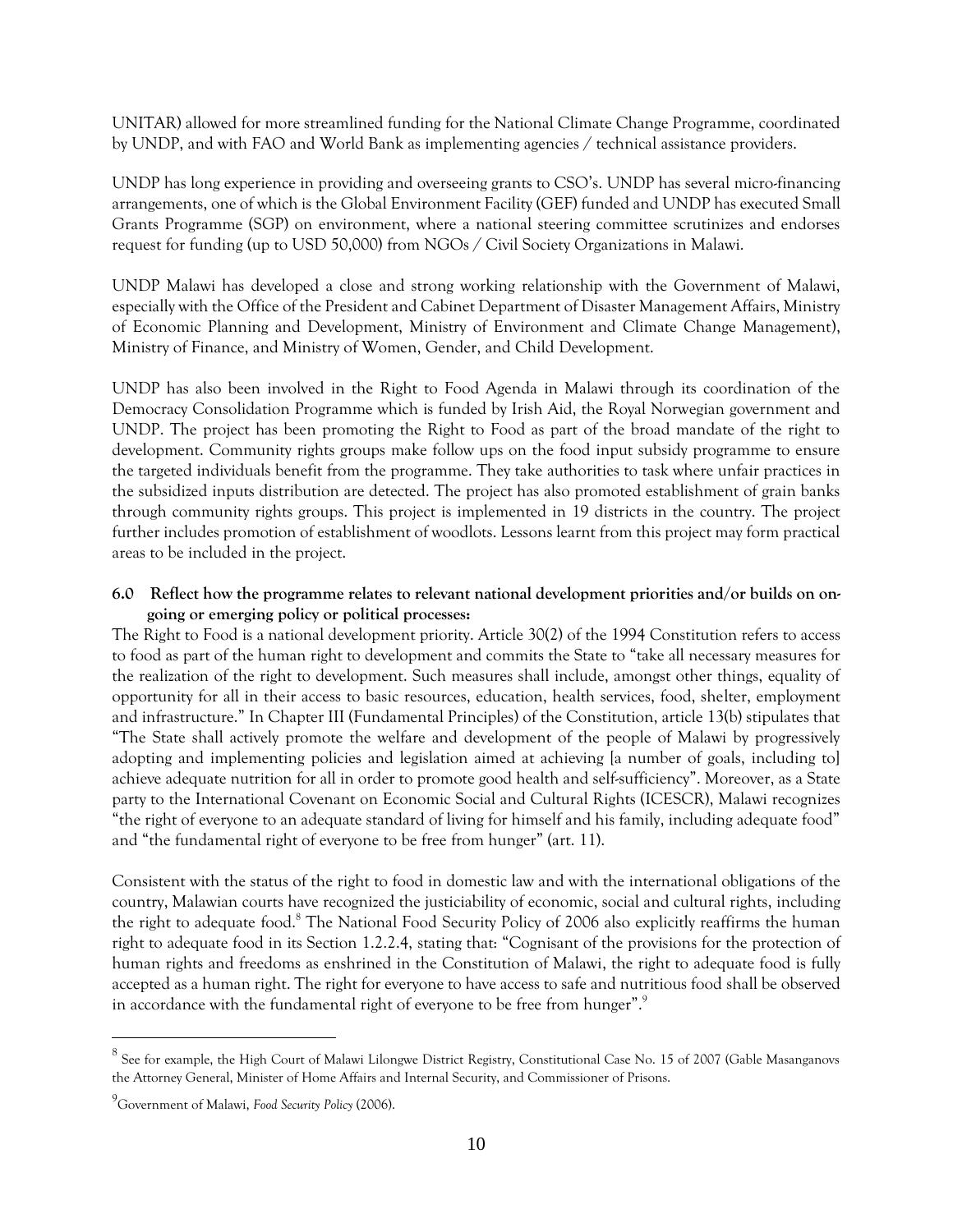As a State party to the ICESCR, the Government of Malawi has committed to take appropriate steps, to the maximum of its available resources, to ensure the realization of the right to an adequate standard of living, including adequate food. A fundamental requirement for identifying "appropriate steps" is to have a system in place to collect and analyse data on the actual status of realization of the right to food. Such data collection and analysis must be carried out periodically in order to continuously monitor progress made, or the lack thereof, with a view to adjusting ineffective policies and programmes.

## **7.0 Participants and other Stakeholders**

The major beneficiaries of this project will be Malawian citizens who as a consequence of this project will progressively realise their right to food. The secondary beneficiaries will be CSO's who will be able to access the funding that they require to work towards the achievement of the right to food in a more coordinated manner than was previously the case. The empowerment of communities benefitting from their right to food will ensure that they live in dignity, which is an integral part of larger freedoms.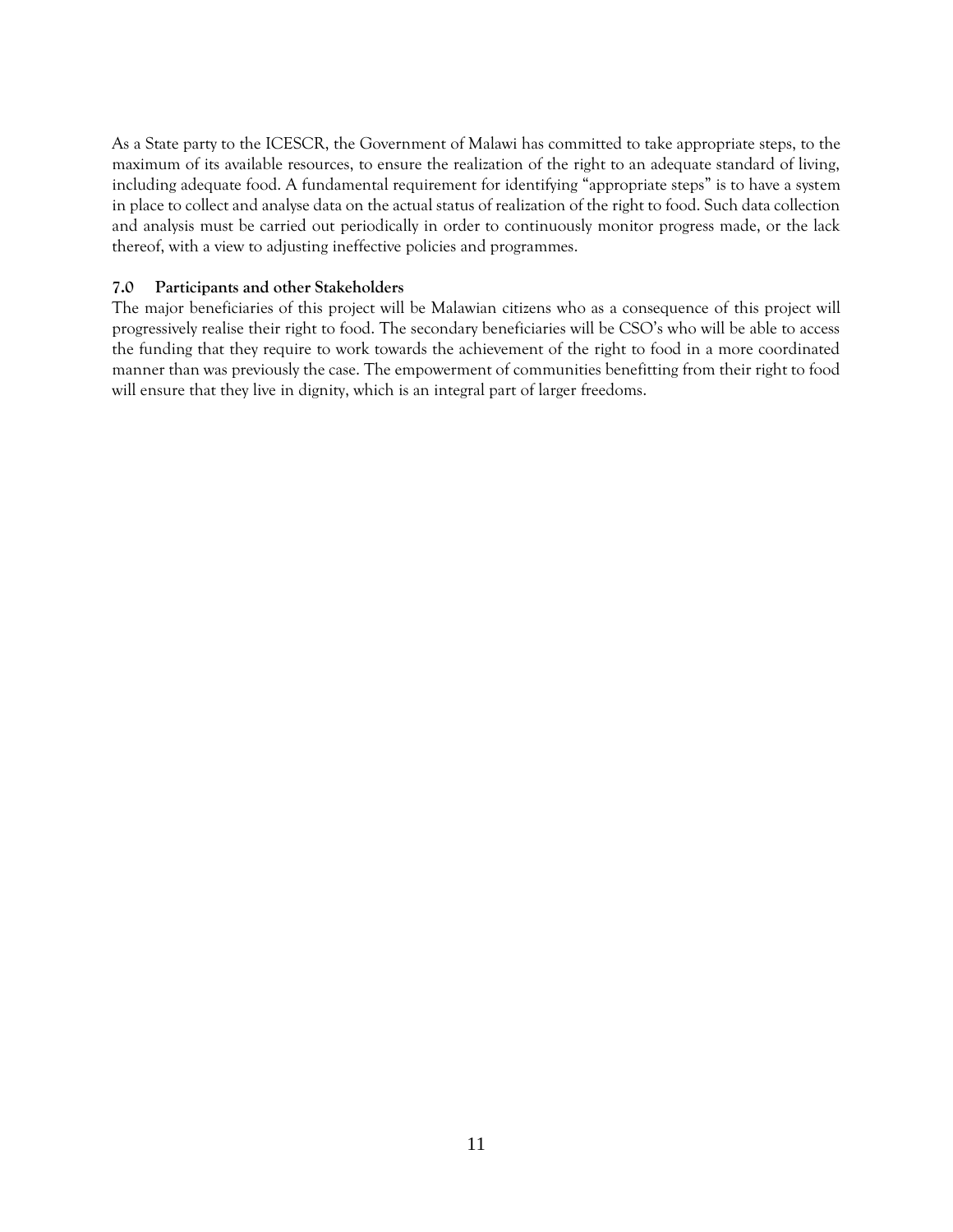**Matrix on Outcome, Outputs, Activities, and budget** 

| Expected results on right to                                                                                                  | Relevant national strategies, policies, programmes on food and nutrition security, including ASWAP and MGDS, are                |                            |                       |              |             |             |             |                       |                  |
|-------------------------------------------------------------------------------------------------------------------------------|---------------------------------------------------------------------------------------------------------------------------------|----------------------------|-----------------------|--------------|-------------|-------------|-------------|-----------------------|------------------|
| food project                                                                                                                  | progressively aligned to right to food principles.                                                                              |                            |                       |              |             |             |             |                       |                  |
| Result Area 1: Policy research and analysis on right to food                                                                  |                                                                                                                                 |                            |                       |              |             |             |             |                       |                  |
|                                                                                                                               |                                                                                                                                 |                            |                       |              |             |             |             |                       |                  |
| <b>Expected Outcome 1</b>                                                                                                     | Research and analytical work is carried out on strategies, policies, and programme on food and nutrition security with the view |                            |                       |              |             |             |             |                       |                  |
|                                                                                                                               | to improve focus on right to food agenda.                                                                                       |                            |                       |              |             |             |             |                       |                  |
| Expected output                                                                                                               | Key activities                                                                                                                  | <b>Time Frame</b><br>$Y$ 5 |                       |              |             |             | Responsible | <b>Planned Budget</b> |                  |
|                                                                                                                               |                                                                                                                                 | Y                          | Y<br>$\boldsymbol{2}$ | Y3           | Y4          |             | Party       | Source of<br>Fund     | Amount<br>(Euro) |
| 10<br>Studies<br>linking<br>on                                                                                                | Commission studies on implementation challenges in                                                                              | $\mathbf X$                | $\mathbf X$           | $\mathbf X$  | $\mathbf X$ | X           | CSOs        | <b>FICA</b>           | 290,000          |
| policies,<br>and<br>strategies,                                                                                               | thematic areas linking food and nutrition to right to                                                                           |                            |                       |              |             |             |             |                       |                  |
| programmes to right to food                                                                                                   | food.                                                                                                                           |                            |                       |              |             |             |             |                       |                  |
| are finalized.<br>10 Policy briefs developed<br>Contribution towards the<br>finalisation of the Food<br>Security registration | Development of policy briefing notes.                                                                                           | $\mathbf X$                | $\mathbf X$           | $\mathbf X$  | $\mathbf X$ | $\mathbf X$ | CSOs        | <b>FICA</b>           | 20,000           |
|                                                                                                                               | Finalise the development of the Food Security                                                                                   | $\mathbf X$                | $\mathbf X$           | $\mathbf{x}$ | $\mathbf X$ |             | CSOs/GO     | <b>FICA</b>           | 100,000          |
|                                                                                                                               | registration (bill).                                                                                                            |                            |                       |              |             |             | М           |                       |                  |
|                                                                                                                               | <b>Task Team Meetings</b>                                                                                                       | $\mathbf X$                | $\mathbf X$           | $\mathbf X$  | X           | $\mathbf X$ | CSO         | <b>FICA</b>           | 10,000           |
|                                                                                                                               | Validation Workshops on Studies                                                                                                 | $\mathbf X$                | $\mathbf X$           | $\mathbf X$  | $\mathbf X$ | $\mathbf X$ | <b>CSO</b>  | <b>FICA</b>           | 10,000           |
|                                                                                                                               | Monitoring and evaluation of outcome.                                                                                           | $\mathbf X$                | $\mathbf{x}$          | $\mathbf x$  | $\mathbf X$ | $\mathbf x$ | <b>RCO</b>  | <b>FICA</b>           | 30,000           |
| Sub Total                                                                                                                     |                                                                                                                                 |                            |                       |              |             |             |             |                       | 460,000          |
| Result Area 2: National level debate and dialogue on right to food                                                            |                                                                                                                                 |                            |                       |              |             |             |             |                       |                  |
| <b>Expected Outcome 2</b>                                                                                                     | National debate and dialogue are conducted to advocate and build awareness on the right to food policies, strategies, and       |                            |                       |              |             |             |             |                       |                  |
|                                                                                                                               | programmes.                                                                                                                     |                            |                       |              |             |             |             |                       |                  |
| Expected output                                                                                                               | Task Team planning meetings.                                                                                                    | $\mathbf X$                | $\mathbf X$           | $\mathbf X$  | $\mathbf X$ | $\mathbf X$ | CSOs        | <b>FICA</b>           | 30,000           |
| 5 National workshops on                                                                                                       | Produce periodic bulletins and advocacy materials                                                                               | $\mathbf X$                | $\mathbf X$           | $\mathbf X$  | $\mathbf X$ | $\mathbf X$ | CSOs        | <b>FICA</b>           | 30,000           |
| right to food are conducted                                                                                                   | and key messages on right to food.                                                                                              |                            |                       |              |             |             |             |                       |                  |
|                                                                                                                               | Meetings with MOAFS and DCAFS to lobby and                                                                                      | $\mathbf X$                | $\mathbf x$           | $\mathbf{X}$ | $\mathbf X$ | $\mathbf X$ | CSOs        | <b>FICA</b>           | 10,000           |
|                                                                                                                               | promote the right to food.                                                                                                      |                            |                       |              |             |             |             |                       |                  |
|                                                                                                                               | Meetings with the Parliamentary Committee on                                                                                    |                            |                       | X            | $\mathbf X$ | $\mathbf X$ | CSOs        | <b>FICA</b>           |                  |
|                                                                                                                               | Agriculture and Natural Resources on the Food                                                                                   |                            |                       |              |             |             |             |                       | 40,000           |
|                                                                                                                               | Security Draft Bill.                                                                                                            |                            |                       |              |             |             |             |                       |                  |
|                                                                                                                               | Facilitate national dialogue forum on key policy                                                                                | $\mathbf X$                | $\mathbf X$           | $\mathbf X$  | $\mathbf X$ | $\mathbf X$ | CSOs        | <b>FICA</b>           |                  |
|                                                                                                                               | messages from research studies.                                                                                                 |                            |                       |              |             |             |             |                       | 70,000           |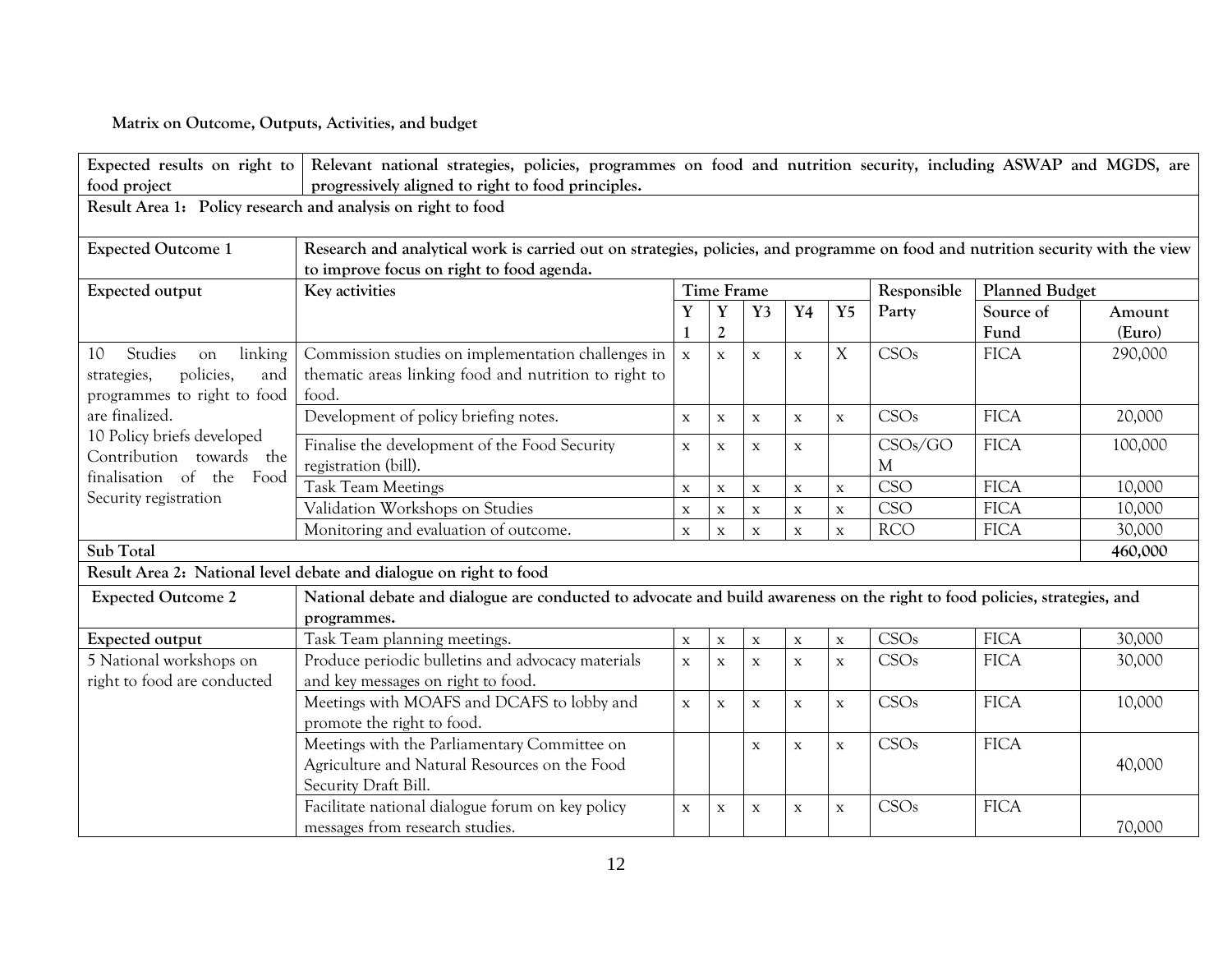|                                                                                                                                    | Produce and disseminate advocacy materials through                                                                  | $\mathbf X$  | $\mathbf X$ | $\mathbf X$ | $\mathbf x$  | $\mathbf X$  | CSOs       | <b>FICA</b> |         |
|------------------------------------------------------------------------------------------------------------------------------------|---------------------------------------------------------------------------------------------------------------------|--------------|-------------|-------------|--------------|--------------|------------|-------------|---------|
|                                                                                                                                    | print, TV, radio media, and Websites.                                                                               |              |             |             |              |              |            |             | 40,000  |
|                                                                                                                                    | Advertisement and promotion                                                                                         | $\mathbf X$  | $\mathbf X$ | $\mathbf X$ | $\mathbf x$  | $\mathbf X$  | CSOs       | <b>FICA</b> | 10,000  |
|                                                                                                                                    | Monitoring and evaluation of outcome.                                                                               | $\mathbf X$  | $\mathbf X$ | $\mathbf X$ | $\mathbf x$  | $\mathbf X$  | <b>RCO</b> | <b>FICA</b> | 30,000  |
| Sub Total                                                                                                                          |                                                                                                                     |              |             |             |              |              |            |             | 260,000 |
| Result Area 3: Community based right based approach to food training                                                               |                                                                                                                     |              |             |             |              |              |            |             |         |
| Group villages progressively enjoy the right to food by effectively holding duty bearers accountable.<br><b>Expected Outcome 3</b> |                                                                                                                     |              |             |             |              |              |            |             |         |
|                                                                                                                                    |                                                                                                                     |              |             |             |              |              |            |             |         |
| <b>Expected outputs</b>                                                                                                            | Briefing and sensitization meetings for District level                                                              | $\mathbf X$  | $\mathbf X$ | $\mathbf X$ |              |              | <b>DCP</b> | <b>FICA</b> | 7,400   |
|                                                                                                                                    | duty bearers in 19 districts on the right to food                                                                   |              |             |             |              |              |            |             |         |
| At least 40% of group villages                                                                                                     | Train 36 project officers and District Paralegal                                                                    | $\mathbf X$  |             |             |              |              | <b>DCP</b> | <b>FICA</b> |         |
| in the country demand                                                                                                              | Officers/District Managers on the right to food.                                                                    |              |             |             |              |              |            |             | 12,100  |
| progressive availability,                                                                                                          | Train 617 CBFs from 19 districts on the right to food.                                                              | $\mathbf X$  | $\mathbf X$ | $\mathbf X$ |              |              | <b>DCP</b> | <b>FICA</b> | 45,000  |
| accessibility and adequacy                                                                                                         | 2,529 CRCs from 19 districts on the right to<br>Train                                                               | $\mathbf X$  | $\mathbf X$ |             |              |              | <b>DCP</b> | <b>FICA</b> | 105,000 |
| of food and nutrition                                                                                                              | food.                                                                                                               |              |             |             |              |              |            |             |         |
| security.                                                                                                                          | Produce, print and disseminate training and IEC                                                                     | $\mathbf X$  |             |             |              |              | <b>DCP</b> | <b>FICA</b> | 25,000  |
|                                                                                                                                    | materials on the right to food (consultancy fees and                                                                |              |             |             |              |              |            |             |         |
|                                                                                                                                    | printing costs).                                                                                                    |              |             |             |              |              |            |             |         |
|                                                                                                                                    | Monitoring and evaluation of outcome.                                                                               | $\mathbf{X}$ | $\mathbf x$ | $\mathbf x$ | $\mathbf x$  | $\mathbf{X}$ | <b>RCO</b> | <b>FICA</b> | 13,000  |
| Sub Total                                                                                                                          |                                                                                                                     |              |             |             |              |              |            | 220,000     |         |
| Result Area 4: Monitoring the progressive realization of the right to food                                                         |                                                                                                                     |              |             |             |              |              |            |             |         |
| <b>Expected Outcome 4</b>                                                                                                          | CSOs based monitoring and evaluation framework for tracking progress on implementation of strategies, policies, and |              |             |             |              |              |            |             |         |
|                                                                                                                                    | programmes on the right to food is functional.                                                                      |              |             |             |              |              |            |             |         |
| <b>Expected Output</b>                                                                                                             | CSO design of the monitoring and evaluation                                                                         | $\mathbf X$  |             |             |              |              | CSOs       | <b>FICA</b> | 20,000  |
|                                                                                                                                    | framework                                                                                                           |              |             |             |              |              |            |             |         |
| At least 30% of the policies                                                                                                       | Training of CSOs in monitoring and evaluation.                                                                      | $\mathbf X$  | $\mathbf X$ |             |              |              | CSOs       | <b>FICA</b> | 20,000  |
| and programmes are monitored                                                                                                       | Data collection, analysis and compilation of                                                                        | $\mathbf X$  | $\mathbf X$ | $\mathbf X$ | $\mathbf X$  | $\mathbf X$  | CSOs       | <b>FICA</b> | 50,000  |
| and evaluated by CSOs on the                                                                                                       | reports.                                                                                                            |              |             |             |              |              |            |             |         |
| Right to Food                                                                                                                      | Dissemination of monitoring and evaluation                                                                          | $\mathbf{x}$ | $\mathbf X$ | $\mathbf X$ | $\mathbf{X}$ | $\mathbf X$  | CSOs       | <b>FICA</b> | 40,000  |
|                                                                                                                                    | reports                                                                                                             |              |             |             |              |              |            |             |         |
|                                                                                                                                    | Monitoring and evaluation of outcome.                                                                               | $\mathbf X$  | $\mathbf X$ | $\mathbf X$ | $\mathbf x$  | $\mathbf X$  | <b>RCO</b> | <b>FICA</b> | 30,000  |
| Sub Total                                                                                                                          |                                                                                                                     |              |             |             |              |              | 160,000    |             |         |
| Result Area 5: Training on policy analytical; and monitoring and evaluation tools                                                  |                                                                                                                     |              |             |             |              |              |            |             |         |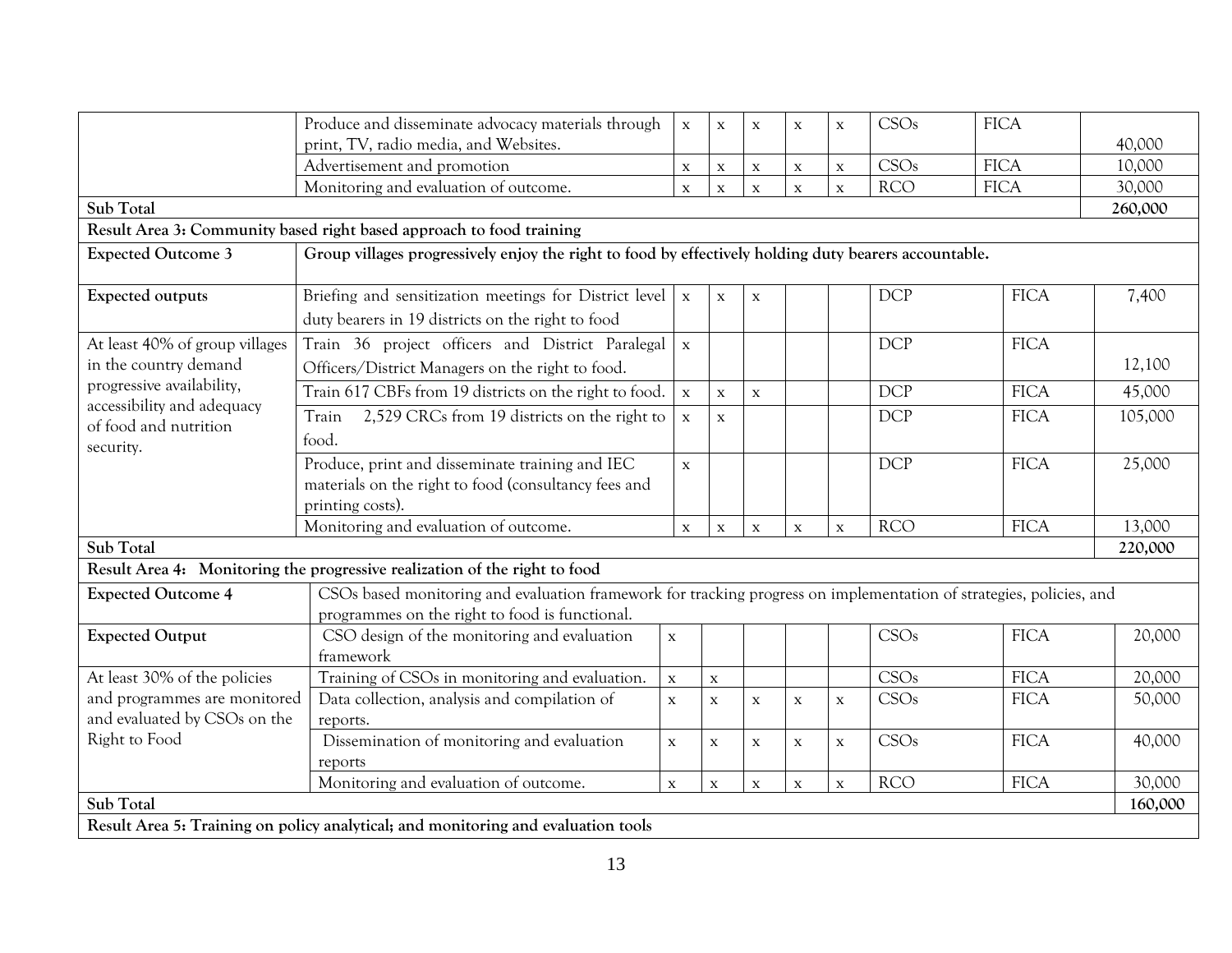| <b>Expected Outcome 5</b>                                                                                                             | Capacity building on the right to food; strategies and policies; policy research and analytical techniques, monitoring and    |              |             |             |             |              |            |             |           |  |
|---------------------------------------------------------------------------------------------------------------------------------------|-------------------------------------------------------------------------------------------------------------------------------|--------------|-------------|-------------|-------------|--------------|------------|-------------|-----------|--|
| <b>Expected Output</b><br>20 CSO and relevant<br>government institutions<br>trained in policy analysis,<br>monitoring and evaluation. | evaluation techniques enhanced.<br>Engage consultants to design and train project<br>CSO <sub>s</sub> on the right to food.   | $\mathbf{X}$ |             |             |             |              | CSOs       | <b>FICA</b> | 20,000    |  |
|                                                                                                                                       | Engage consultant to train CSOs on the $\vert x \vert$<br>qualitative and quantitative analysis on right to<br>food outcomes. |              |             |             |             |              |            |             | 30,000    |  |
|                                                                                                                                       | Print and disseminate training and IEC materials<br>to CSOs on the right to food.                                             | $\mathbf{X}$ | $\mathbf x$ | $\mathbf x$ | $\mathbf X$ | $\mathbf{X}$ | CSOs       | <b>FICA</b> | 20,000    |  |
|                                                                                                                                       | Monitoring and evaluation of outcome.                                                                                         | $\mathbf x$  | X           | $\mathbf x$ | X           | X            | <b>RCO</b> | <b>FICA</b> | 30,000    |  |
| Sub Total                                                                                                                             |                                                                                                                               |              |             |             |             |              |            | 100,000     |           |  |
| $1\%$ Administrative Agent <sup>10</sup>                                                                                              |                                                                                                                               |              |             |             |             |              |            |             | 12,500    |  |
| Total                                                                                                                                 |                                                                                                                               |              |             |             |             |              |            |             | 1,250,000 |  |

 $^{10}$  As per their Global Regulations, UN Agencies will deduct a management fee. This will normally be 8%, however, participating UN agencies will be required as a condition of the grant to contribute the Management Fee back into their project, through their regular resources, and hence the full amount of resources will be available to the projects.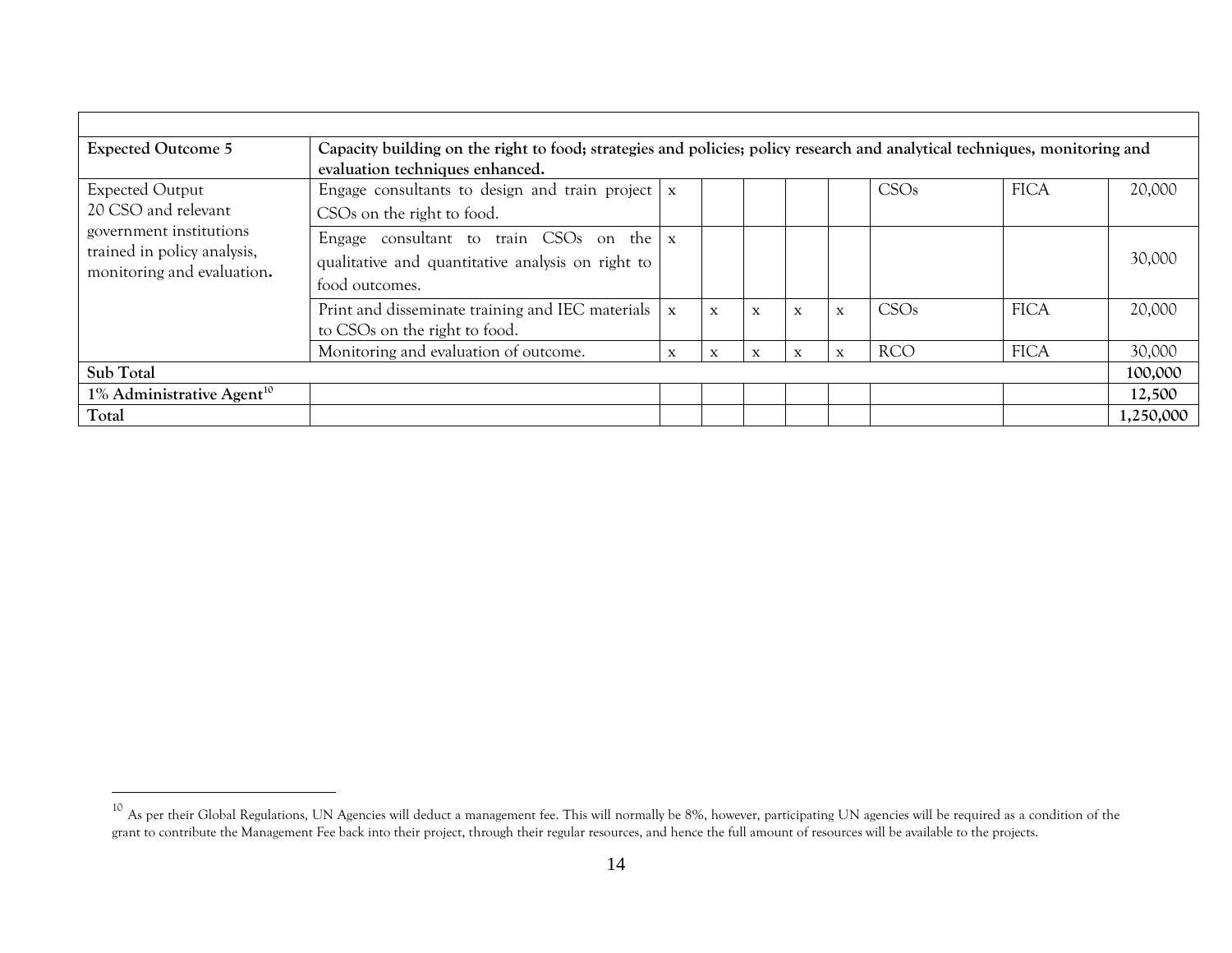### **8.0 Implementation Arrangements**

## **8.1 Description of the Right to Food Window**

In order to manage the Right to Food project the UN will establish a dedicated window in the One Fund, entitled the Right to Food Window. This window will utilise current One UN Fund arrangements. The window will be administered by UNDP, as Administrative Agent, on behalf of the participating Development Organisations including UN Agencies and CSOs and the Resident Coordinator as agreed with the Government. UNDP will administer the fund in accordance with its Regulations and Rules and a Memorandum of Understanding among the participating organizations*.* The Administrative Agent's administrative fee will be 1%. The fee will be deducted from the contributions to the Fund at the time they are deposited.

## **9.2 Governance Arrangements**

## **9.2.1 Steering Committee**

The overall project will be managed by a steering committee comprising the UN Resident Coordinator, as Chair, the Resident Representatives of WFP and FAO, Senior Government Officials, Heads of Cooperation and CSO's. Representatives of different UN agencies may be added to the steering committee depending on the substantive areas to be discussed.

The steering committee will provide overall management of the window. This includes providing strategic direction and decisions on the modalities of the access and disbursement of the window. The strategic direction will be set through a yearly work plan which will build on this proposal and establish the focus areas, through a consultative process. The steering committee will review project proposals submitted by CSO's and their corresponding budgets and decisions will be made by simple majority. The steering committee will have 5 working days to review and make recommendation on a project proposal.

To ensure independence, steering group members will excuse themselves if a project submitted by their agency is being discussed and abstain from providing inputs to the board unless explicitly requested to do so.

## **9.2.2 The Administrative Agent**

As Administrative agent, UNDP will ensure that all stakeholders are aware of and comply with rules and procedures accompanying use of the fund. UNDP will also ensure proposals with relevant documentation submitted are funded within 5 working days. UNDP will also provide timely financial reports on the status of the fund. UNDP responsibilities as Administrative Agent will include the following:

- Signing the Standard Administrative Agreement with Donors, and the Memorandum of Understanding with Participating Organisations;
- Receipt, administration and management of contributions from Donors;
- Disbursement of such funds to the participating Organisations in accordance with the approved proposals;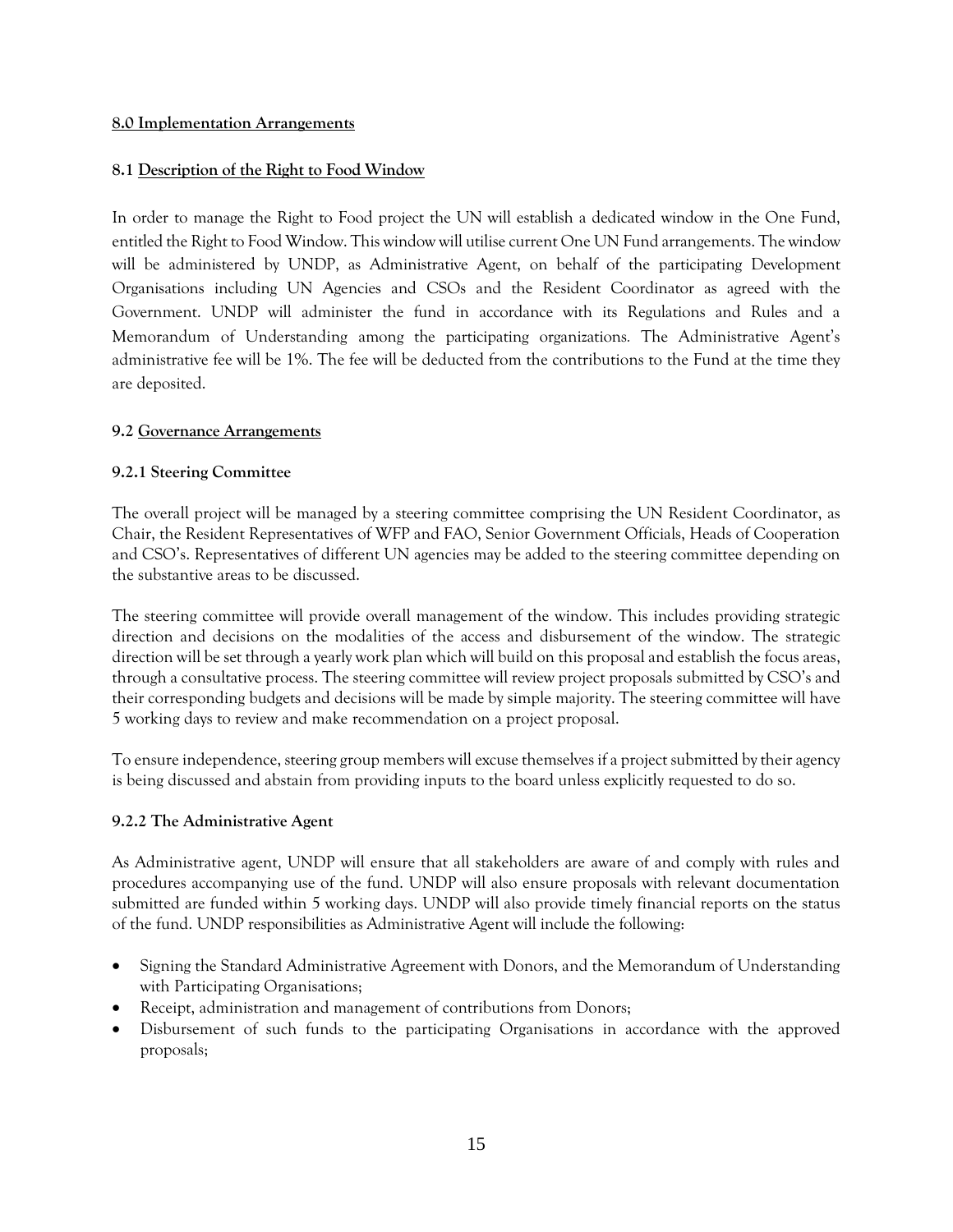• Provision of consolidated financial reports, in accordance with the Memorandum of Understanding on the right to food to the Resident Coordinator as Chair of the steering committee based on reports of the participating Organisations.

# **9.2.3 The Participating Organisations**

Each participating organisation will use the funds disbursed to it by the Administrative Agent to carry out the activities for which it is responsible as set out in the project proposal, as well as for its indirect costs.

The implementation of the Project Activities will be the responsibility of the participating organisations and will be carried out by each Participating Organisation in accordance with its applicable regulations, rules, directives and procedures.

Where a participating organisation wishes to carry out its project activities through or in collaboration with a third party, it will be responsible for discharging all commitments and obligations with such third parties.

Each participating organisation will provide the Administrative Agent with an annual narrative and financial report for the duration of the engagement. The annual report will describe the project activities, background, planned objectives, activities and actual accomplishments. The report will include "lessons learnt" and an explanation of any variance between planned and actual outcomes.

The financial report will be presented according to the budget proposal format categories. The final report will be accompanied by an audited account of project spending, accompanied by supporting documentation if necessary. If there is any unspent money it should be returned to UNDP as AA within one month.

Participating Organisations will also provide the Coordination Officer with quarterly financial and narrative updates. This will enable progress to be tracked and any implementation challenges to be addressed in a timely manner.

# **9.2.4 Strategic Partners**

 $\overline{a}$ 

Whilst the selection of participating CSOs will be facilitated by the **Appendix, A**, the project will also identify strategic partners within and outside the CSOs group to assist in coordination of the project activities in line with the prescribed result areas. These partners will include CISANET and DCP management team. They have been identified based on the umbrella function and long experience in carrying out similar project activities.

# **9.2.5 Civil Society Agriculture Network**

The CISANET is a grouping of Civil Society Organizations that was established in 2001 to facilitate the engagement of the CSOs working in the agriculture sector with Government over policy issues affecting the sector especially smallholder farmers. Currently CISANET has a membership (including affiliates) of 104 and this membership comprises of NGOs both local and International, Farmer Organizations and interested individuals. It also has a wider range of partners<sup>11</sup> outside its membership who also have an interest in policy issues in agriculture and food security. The current Strategic Plan of CISANET covers the following thematic areas: Climate-smart Agriculture Development; Market Development and International Trade; Livestock and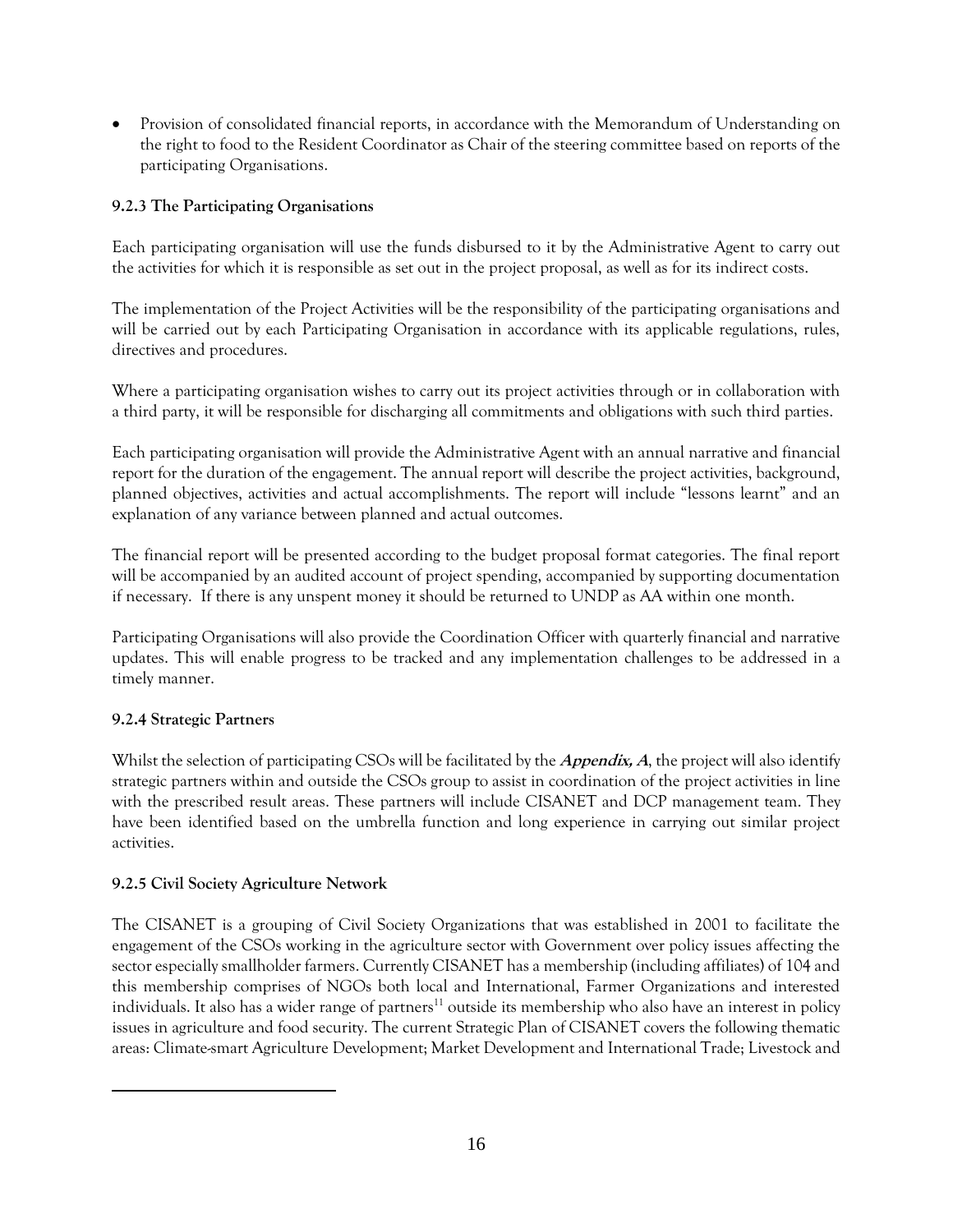Dairy Development; Budget Accountability program; and Nutrition and Social Protection. CISANET as an umbrella organisation has extensive experience in upstream policy activities. It has organized consultancies for policy studies and briefs to pursue matters concerning the stalled Food and Security Registration bill, production of advocacy materials, and conduct stakeholder forum including Parliamentary Committee meetings CISANET therefore offers unique strategic partnership and ability to organize other CSOs in upstream policy work mores o given its extensive network of the CSOs.

#### **9.2.6 Democratic Consolidation Programme**

The Government of Malawi established the DCP in 1997 in order to put into operation its policy and constitutional commitments to reduce poverty through the improvement of governance. The first phase of the Programme (DCP I), which ran from 1997 to 2001, was aimed at building capacity across four strategic areas of focus, namely; civic education and human rights, parliamentary mechanisms, elections and legal reform and administration of justice. The second phase (DCP II), which started in 2002 and ended in 2007, had three major components: civic education on governance and human rights, especially for vulnerable groups; legal reform and administration of justice, mainly aimed at providing channels for adequate redress to resolve disputes equitably and efficiently; and parliamentary and institutional strengthening. The third phase (DCP III) ran from 2008 to 2011 and was aimed at promoting the realisation of the right to development and activating more responsive and accountable delivery of public goods and services. The evaluation of DCP III recommended a successor programme that would seek to deepen and scale up the results of DCP III. This evaluation used standard criteria of relevance, efficiency, effectiveness, impact, and sustainability. The evaluation provided data on availability, accessibility, affordability, and acceptability to gauge the progress of the project in facilitating benefits from public goods and services.

The evaluation report revealed that DCP was relevant, efficient and effective, and that its outputs were appropriately aligned with both national and community level aspirations and needs. The project left no doubts that processes, work dynamics, and results that change power relationships progressively to improve the quality of life are in high demand. It stressed that knowledge accompanied by skills transfer and animation generates energy and demand for change to improve the quality of community and individual life. The uniqueness of DCP III was in its human rights-based approach and focus on results and effectiveness. The above led to the formulation of the fourth phase of the Programme in 2011 which currently is in operation. The DCP offers the qualities and characteristics of unique strategic partnership given its extensive coverage of downstream policy activities in the 19 districts of the country and the expertise that it has accumulated over a long period time in empowering the grass roots levels in human rights which is beyond many CSOs put together.

#### **10.0. Monitoring and Evaluation**

The Fund will follow a monitoring and evaluation framework (baseline and target performance indicators) to track progress. Implementation will be spread over a period of five years. The selected strategic partners and participating organisations will take the leading role in facilitating the implementation of the project, but collaborate closely with all stakeholders including the government, development partners, academia, and CSOs. A mid-term evaluation will be carried out to assess progress, lessons learnt and to make necessary adjustments for the second half of the project. At the end of the implementation period, there will be an endline evaluation to assess challenges, successes, lessons learnt and to provide inputs for the development of the next if considered necessary.